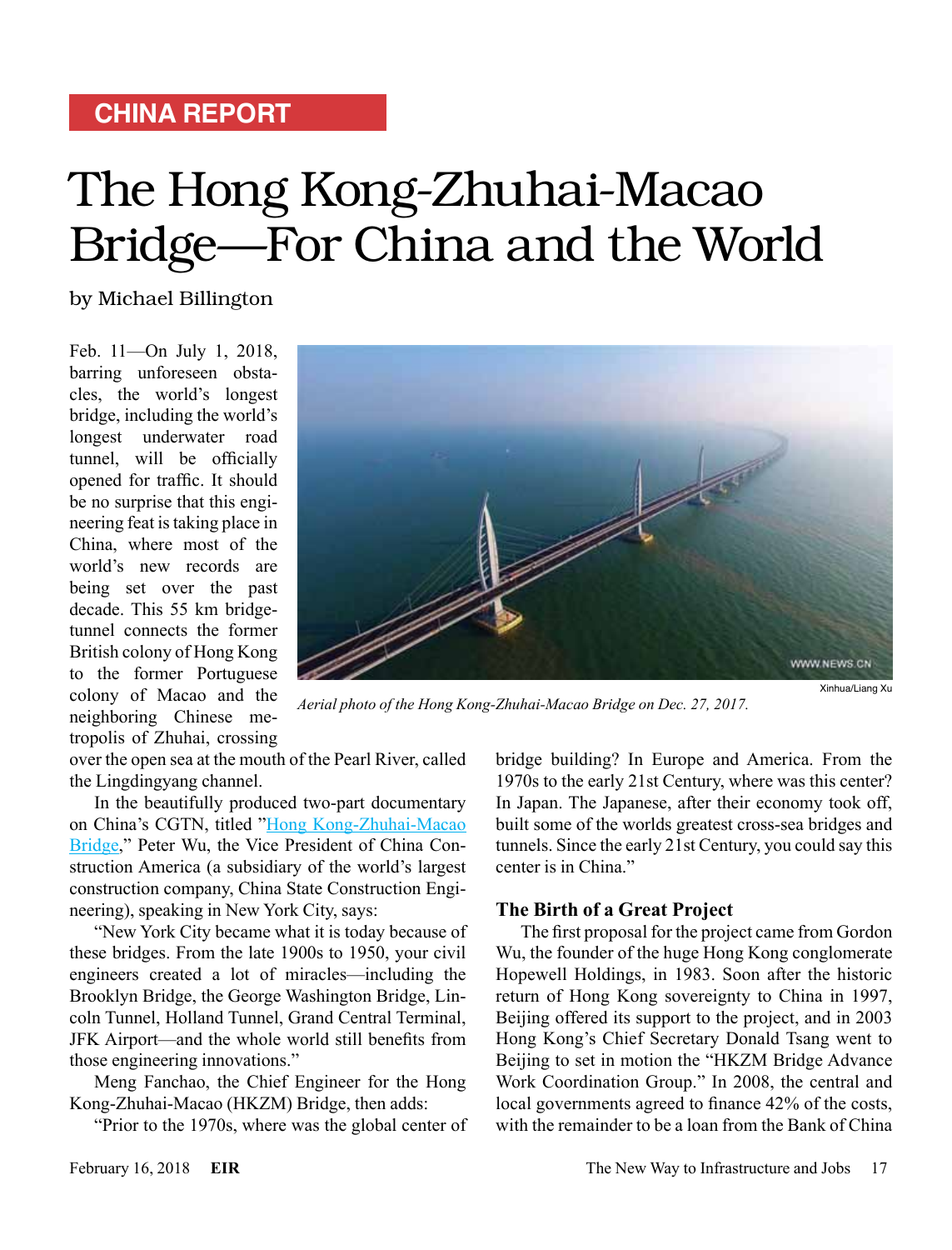

*Diagram showing the bridge-tunnel complex which connects the former British- and Portuguese-owned cities, Hong Kong and Macau, to China.*

(this was later revised to 22% from the governments and 78% in loans from a consortium of banks, headed by Bank of China).

Construction began in 2009, with a target completion of date of 2016—but environmentalists, led by London's World Wildlife Fund (WWF), protested, holding up the process. The WWF issued a report in 2009 titled "The Hong Kong-Zhuhai-Macao Bridge is a Dangerous Experiment on Chinese White Dolphins." The CGTN documentary discusses the measures taken in response, even including limiting noise in the construction process. This and other unforeseen problems delayed the original timetable, but nonetheless the completion of this astonishing project in less than a decade is a major achievement.

The project not only provides a physical connection between the former European colonial outposts of Hong Kong and Macao, but it has reunited the people of these former colonies to the mainland Chinese people in a way not seen before. Beijing's official relationship with these former colonies, called "One Country, Two Systems," is based on a considerable degree of local governmental control in Hong Kong and Macao, with the understanding that the economic and cultural differences would only be melded together over time. The thousands of engineers and skilled laborers who have built the bridge came from all over

China, working to achieve a common goal, to enhance the tremendous productivity of the Pearl River Estuary region, which already produces 10% of the nation's productive output.

Su Quanke, the chief engineer on the project, says in the CGTV documentary: "We've built a connection, a link. It's more than just a physical link. It connects our thoughts, our sentiments, and the good things we have created together over the years. It has linked our technological standards, our regulations, and our thinking." Chief Designer Meng Fanchao says that the bridge "also had a symbolic meaning—a clear focus on the aesthetics of bridge-building

culture. Anyone who sees it will likely agree—this is more than a man-made structure, it's a cultural vehicle"

Schiller Institute Chairwoman Helga Zepp-La-Rouche, known in China as the Silk Road Lady, visited the nearly completed bridge in November 2017, after speaking at a Zhuhai forum on the 21st Century Maritime Silk Road. Describing the experience after her return to Germany, she said:

"For me, the absolute high point was traveling over the new sea bridge. It is really a total masterpiece of engineering. They had to invent 120 new patented techniques to build this bridge. For example, it has tunnels and artificial islands, and some of the underground area is very soft, so they had to develop new techniques to drive cylinders into the ground. It was just incredible. It took them only eight years to build this unbelievable, very, very beautiful and modern bridge. And if you compare that, for example, with the abysmally slow speed at which even reconstruction of highways is being done in Germany or elsewhere, it really shows that the New Silk Road Spirit and the idea of the Chinese economic miracle—you know, it is something which used to be German, which used to be the German economic miracle, but people here have forgotten that. I think we need a completely new view on how we build things, on how we reconstruct our